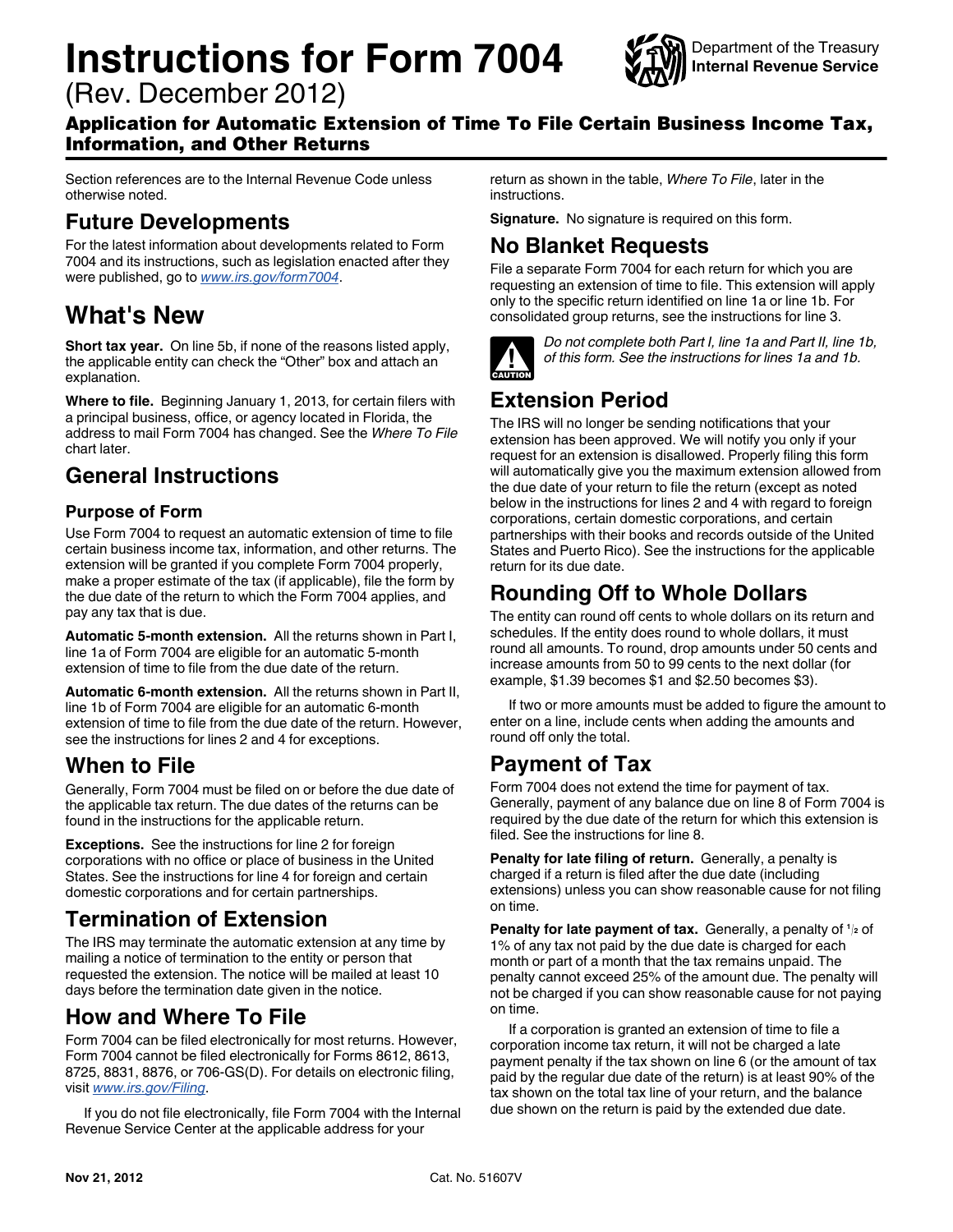**Interest.** Interest is charged on any tax not paid by the regular due date of the return from the due date until the tax is paid. It will be charged even if you have been granted an extension or have shown reasonable cause for not paying on time.

**Forms 1065, 1065-B, and 1066.** A penalty may be assessed against the partnership or REMIC if it is required to file a return, but fails to file it on time, including extensions, or files a return that fails to show all the information required, unless the entity can show reasonable cause for not filing on time. See the Instructions for Forms 1065, 1065-B, or 1066 for more information.

**Reasonable cause.** If you receive a notice about a penalty after you file your return, send the IRS an explanation and we will determine if you meet reasonable-cause criteria. Do not attach an explanation when you file your return.

# **Specific Instructions**

**Name and identifying number.** If your name has changed since you filed your tax return for the previous year, enter on Form 7004 your name as you entered it on the previous year's income tax return. If the name entered on Form 7004 does not match the IRS database and/or the identifying number is incorrect, you will not have a valid extension. Enter the applicable employer identification number (EIN) or social security number.

**Address.** Include the suite, room, or other unit number after the street address. If the post office does not deliver mail to the street address and the entity has a P.O. box, show the box number instead of the street address.

If the entity's address is outside the United States or its possessions or territories, enter in the space for "city or town, state, and ZIP code," the information in the following order: city, province or state, and country. Follow the country's practice for entering the postal code. Do not abbreviate the country name.

If your mailing address has changed since you filed your last return, use Form 8822, Change of Address, or Form 8822-B, Change of Address—Business, to notify the IRS of the change. A new address shown on Form 7004 will not update your record.

# **Part I Automatic 5-Month Extension**

#### **Line 1a**

If you are applying for an automatic 5-month extension, enter the appropriate Form Code in the boxes on line 1a to indicate the type of return for which you are requesting an extension. Enter only one Form Code. If you make a Form Code entry on line 1a, do not make a Form Code entry on line 1b.

# **Part II Automatic 6-Month Extension**

#### **Line 1b**

If you are applying for an automatic 6-month extension, enter the appropriate Form Code in the boxes on line 1b to indicate the type of return for which you are requesting an extension. Enter only one Form Code. If you make a Form Code entry on line 1b, do not make a Form Code entry on line 1a.

**Note.** If an association is electing to file Form 1120-H, U.S. Income Tax Return for Homeowners Associations, it should file for the extension on Form 7004 using the original form type assigned to the entity. See the Instructions for Form 1120-H.

#### **Line 2**

Check the box on line 2 if you are requesting an extension of time to file for a foreign corporation that does not have an office or place of business in the United States. The entity should file Form 7004 by the due date of the return (the 15th day of the 6th month following the close of the tax year) to request the automatic 6-month extension.

#### **Line 3**

**Note.** This is applicable to corporations only. Only the common parent of a consolidated group can request an extension of time to file the group's consolidated return.

Attach a list of all members of the consolidated group showing the name, address, and EIN for each member of the group. If you file a paper return, you must provide this information using the following format: 8.5 x 11, 20 lb. white paper, 12 point font in Courier, Arial, or Times New Roman; black ink; one sided printing, and at least **<sup>1</sup> <sup>2</sup>** inch margin. Information is to be presented in a two column format, with the left column containing affiliates' names and addresses, and the right column containing the TIN with **<sup>1</sup> <sup>2</sup>** inch between the columns. There should be two blank lines between listed affiliates.

Generally, all members of a consolidated group must use the same taxable year as the common parent corporation. If, however, a particular member of a consolidated group is required to file a separate income tax return for a short period and seeks an extension of time to file the return, that member must file a separate Form 7004 for that period. See Regulations section 1.1502-76 for details.



*Any member of either a controlled group of corporations or an affiliated group of corporations not joining in a consolidated return must file a separate Form 7004.*

**Note.** Failure to list members of the affiliated group on an attachment may result in the group's inability to elect to file a consolidated return. However, see Regulations sections 301.9100-1 through 301.9100-3 for information about extensions of time for making elections.

# **Part III All Filers Must Complete This Part**

#### **Line 4. Corporations or Certain Partnerships That Qualify Under Regulations Section 1.6081-5**

**Exceptions for foreign and certain domestic corporations.**  Certain foreign and domestic corporations (as described below) are entitled to a 3-month extension of time to file and pay under Regulations section 1.6081-5. These entities do not need to file Form 7004 to take this 3-month extension and must file (or request an additional extension of time to file) and pay any balance due by the 15th day of the 6th month following the close of the tax year.

#### This includes:

A foreign corporation that maintains an office or place of business in the United States,

A domestic corporation that transacts its business and keeps its books and records of account outside the United States and Puerto Rico, or

A domestic corporation whose principal income is from sources within the possessions of the United States.

Attach a statement to the corporation's tax return stating the corporation qualifies for the extension to file and pay. If the corporation is unable to file its return within the 3-month extension, check box 4 on Form 7004 to request an additional 3-month extension.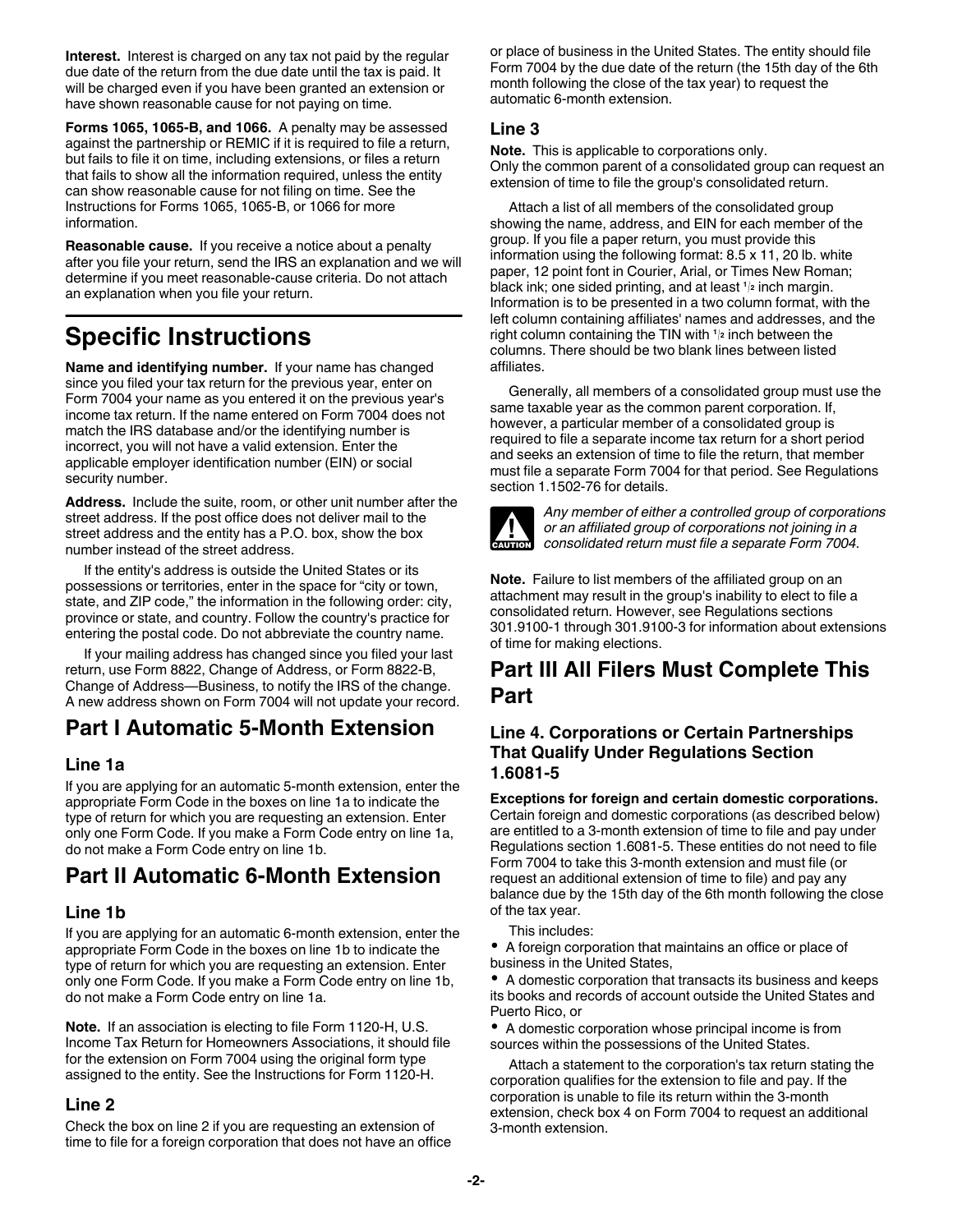**Exceptions for certain partnerships.** Partnerships that keep their books and records outside the United States and Puerto Rico are entitled to a 2-month extension of time to file and pay, if applicable.

You do not need to file Form 7004 if the partnership is taking the 2-month extension of time to file and pay. Attach a statement to the partnership's tax return stating that the partnership qualifies for the extension of time to file and pay. If the partnership is unable to file its return within the 2-month period, check box 4 on Form 7004 to request an additional extension (3 months for partnerships filing Form 1065, and 4 months for partnerships filing Form 1065-B).

#### **Line 5a**

If you do not use a calendar year, complete the lines showing the tax year beginning and ending dates.

#### **Line 5b**

Check the applicable box for the reason for the short tax year.

If the box for "Change in accounting period" is checked, the entity must have applied for approval to change its tax year unless certain conditions have been met. For more information, see Form 1128, Application To Adopt, Change, or Retain a Tax Year, and Pub. 538, Accounting Periods and Methods.

If you have a short tax year and none of the reasons listed apply, check the box for "Other" and attach a statement explaining the reason for the short tax year. Clearly explain the circumstances that caused the short tax year.

#### **Line 6**

Enter the total tax, including any nonrefundable credits, the entity expects to owe for the tax year. See the specific instructions for the applicable return to estimate the amount of the tentative tax. If you expect this amount to be zero, enter -0-.

#### **Line 7**

Enter the total payments and refundable credits. For more information about "write-in" payments and credits, see the instructions for the applicable return.

#### **Line 8**

Form 7004 does not extend the time to pay tax. If the entity is a corporation or affiliated group of corporations filing a consolidated return, the corporation must remit the amount of the unpaid tax liability shown on line 8 on or before the due date of the return.

Most entities must use electronic funds transfer to make all federal tax deposits, including deposits for corporate income taxes. Forms 8109 and 8109-B, Federal Tax Deposit Coupon, can no longer be used. Generally, electronic funds transfers are made using the Electronic Federal Tax Payment System (EFTPS). To get more information about EFTPS or to enroll in EFTPS, visit *[www.eftps.gov](http://www.eftps.com)* or call 1-800-555-4477.

If the entity does not want to use EFTPS, it can arrange for its tax professional, financial institution, payroll service, or other trusted third party to make deposits on its behalf.

If you file Form 7004 electronically, you can pay by Electronic Funds Withdrawal (EFW). See Form 8878-A, IRS *e-file*  Electronic Funds Withdrawal Authorization for Form 7004. If the corporation expects to have a net operating loss carryback, the corporation can reduce the amount to be deposited to the extent of the overpayment resulting from the carryback, provided all other prior year tax liabilities have been fully paid and Form 1138, Extension of Time for Payment of Taxes by a Corporation Expecting a Net Operating Loss Carryback, is filed with Form 7004.

Foreign corporations that maintain an office or place of business in the United States should pay their tax as described above.

Foreign corporations that do not maintain an office or place of business in the United States, see the instructions for the corporation's applicable tax return (Form 1120-F or Form 1120-FSC) for information on depositing any tax due.

A trust (Form 1041), electing large partnership (Form 1065-B), or REMIC (Form 1066) will be granted an extension even if it cannot pay the full amount shown on line 8. But it should pay as much as it can to limit the amount of penalties and interest it will owe.

If you are requesting an extension of time to file Form 1042, see the deposit rules in the instructions for the form to determine how payment must be made.

**Privacy Act and Paperwork Reduction Act Notice.** We ask for the information on this form to carry out the Internal Revenue laws of the United States. We need it to ensure that you are complying with these laws and to allow us to figure and collect the right amount of tax. This information is needed to process your application for the requested extension of time to file. You are not required to request an extension of time to file. However, if you do so, Internal Revenue Code sections 6001, 6011(a), 6081, and 6109 require you to provide the information requested on this form, including identification numbers. Failure to provide the information may delay or prevent processing your application; providing any false information may subject you to penalties.

You are not required to provide the information requested on a form that is subject to the Paperwork Reduction Act unless the form displays a valid OMB control number. Books or records relating to a form or its instructions must be retained as long as their contents may become material in the administration of any Internal Revenue law. Generally, tax returns and return information are confidential, as required by section 6103.

However, section 6103 allows or requires the Internal Revenue Service to disclose or give such information to the Department of Justice for civil or criminal litigation, and to cities, states, the District of Columbia, and United States possessions and commonwealths for use in administering their tax laws. We may also disclose this information to other countries under a tax treaty, to Federal and state agencies to enforce Federal nontax criminal laws, or to Federal law enforcement and intelligence agencies to combat terrorism.

The time needed to complete and file this form will vary depending on individual circumstances. The estimated average time is:

| <b>Recordkeeping</b>                                                                      | 3 hr., 21 min. |
|-------------------------------------------------------------------------------------------|----------------|
| <b>Learning about the law or the form container the law or the form</b>                   | 1 hr 3 min.    |
| <b>Preparing the form <i>Preparing the form Preparing the form Preparing the form</i></b> | 2 hr., 6 min.  |
| Copying, assembling, and sending the form to the                                          |                |
|                                                                                           | 16 min.        |

If you have comments concerning the accuracy of these time estimates or suggestions for making this form simpler, we would be happy to hear from you. You can write to the Internal Revenue Service, Tax Products Coordinating Committee, 1111 Constitution Ave. NW, IR-6526, Washington, DC 20224. Do not send the tax form to this address. Instead, see *Where To File*, below.